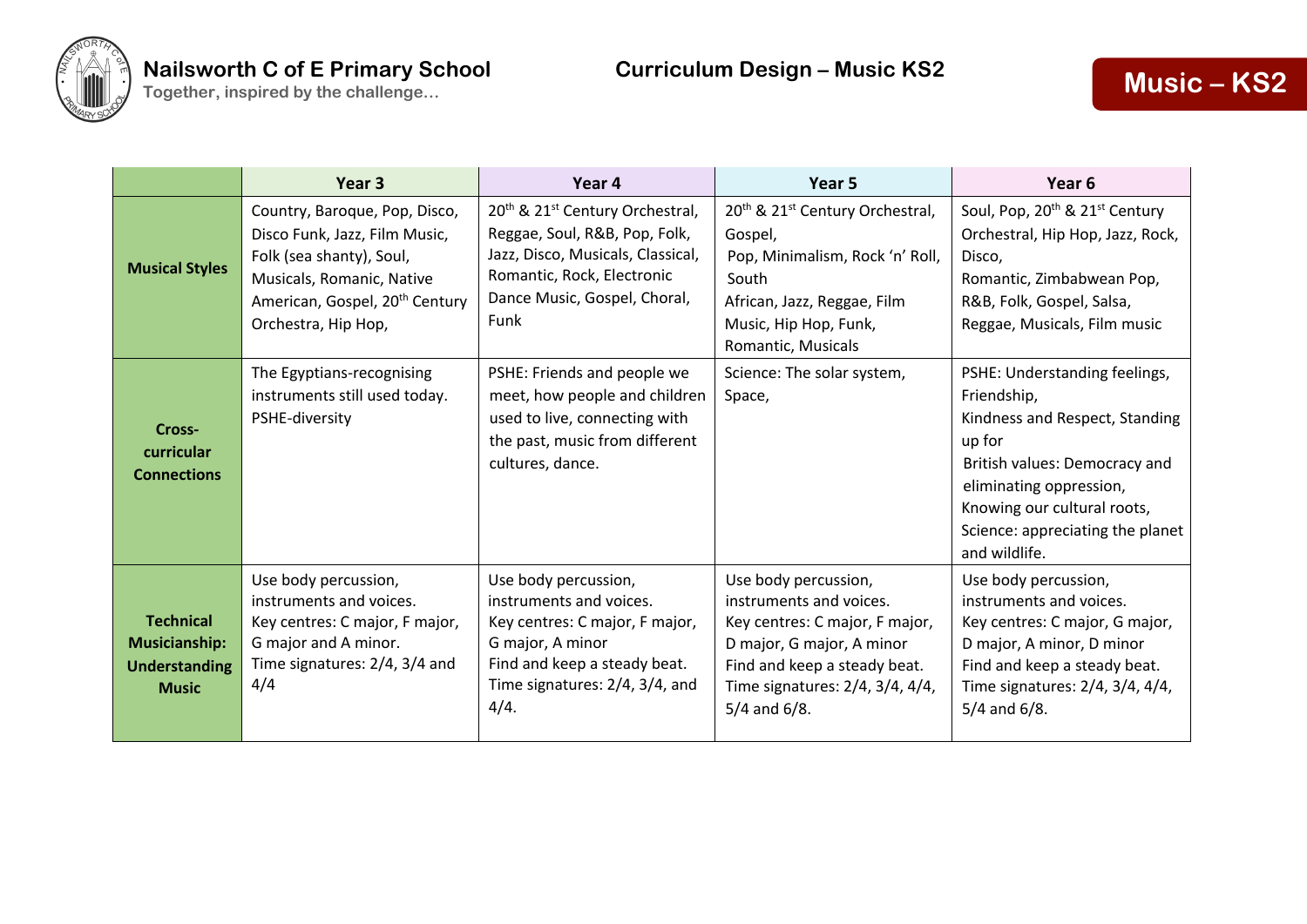

|                   | Year 3                                                             | Year 4                                   | Year 5                                                                        | Year <sub>6</sub>                    |
|-------------------|--------------------------------------------------------------------|------------------------------------------|-------------------------------------------------------------------------------|--------------------------------------|
|                   | Find and keep a steady beat.                                       | Find and keep a steady beat.             | Find and keep a steady beat.                                                  | Find and keep a steady beat.         |
|                   | Copy back and improvise simple                                     | Listen and copy rhythmic                 | Listen and copy rhythmic                                                      | Listen and copy rhythmic             |
|                   | rhythmic patterns using minims,                                    | patterns made of semibreves,             | patterns made of dotted                                                       | patterns made of minims,             |
|                   | crotchets, quavers and their                                       | minims, dotted crotchets,                | minims, minims, dotted                                                        | dotted crotchets, crotchets,         |
|                   | rests.                                                             | crotchets, quavers, semiquavers          | crotchets, crotchets, dotted                                                  | dotted quavers, triplet quavers,     |
|                   | Copy back and improvise simple                                     | and their rests, by ear or from          | quavers, triplet quavers,                                                     | quavers, semiquavers and their       |
| (Continued)       | melodic patterns using the                                         | notation.                                | quavers, semiquavers and their                                                | rests, by ear or from notation.      |
| Technical         | notes:                                                             | Copy back melodic patterns               | rests, by ear or from notation.                                               | Copy back melodic patterns           |
| Musicianship:     | C, D, E                                                            | using the notes:                         | Copy back melodic patterns                                                    | using the notes:                     |
| Understanding     | G, A, B                                                            | C, D, E                                  | using the notes:                                                              | D, E, F, G, A                        |
| <b>Music</b>      | F, G, A                                                            | C, D, E, G, A                            | C, D, E                                                                       | C, D, E, F, G, A, B                  |
|                   | A, B, C                                                            | G, A, B                                  | C, D, E, F, G, A, B                                                           | G, A, B, C, D, E, F#                 |
|                   |                                                                    | G, A, B, D, E                            | D, E, F#, G, A                                                                | D, E, F#, G, A, B, C#                |
|                   |                                                                    | F, G, A                                  | A, B, C, D, E, F#, G                                                          | A, B, C, D, E, F, G                  |
|                   |                                                                    | A, B, C, D, E, F, G                      | F, G, A, Bb, C, D, E                                                          |                                      |
|                   |                                                                    |                                          | G, A, B, C, D, E, F#                                                          |                                      |
|                   | Share your thoughts and feelings                                   | Talk about the words of a song.          | Talk about feelings created by the $\vert$ Talk about feelings created by the |                                      |
|                   | about the music together.                                          | Think about why the song or              | music.                                                                        | music.                               |
|                   | Find the beat or groove of the                                     | piece of music was written.              | Justify a personal opinion with                                               | Justify a personal opinion with      |
|                   | music.                                                             | Find and demonstrate the steady          | reference to Musical Elements.                                                | reference to Musical Elements.       |
|                   | Walk, move or clap a steady beat                                   | beat. Identify $2/4$ , $3/4$ , and $4/4$ | Find and demonstrate the steady                                               | Identify 2/4, 4/4, 3/4, 6/8 and      |
|                   | with others, changing the speed                                    | metre.                                   | beat. Identify 2/4, 3/4, 6/8 and                                              | 5/4. Identify the musical style of a |
| <b>Expressive</b> | of the beat as the tempo of the                                    | Identify the tempo as fast, slow         | 5/4 metre.                                                                    | song using some musical              |
| <b>Listening</b>  | music changes.                                                     | or steady.                               | Identify the musical style of a                                               | vocabulary to discuss its Musical    |
|                   | Invent different actions to move                                   | Recognise the style of music you         | song or piece of music.                                                       | Elements.                            |
|                   | in time with the music.                                            | are listening to.                        | Identify instruments by ear and                                               | Identify the following               |
|                   | Talk about what the song or piece Discuss the structures of songs. |                                          | through a range of media. Discuss linstruments by ear and through a           |                                      |
|                   | of music means.                                                    | Identify:                                | the structure of the music with                                               | range of media: bass guitar,         |
|                   | Identify some instruments you                                      | • Call and response                      | reference to verse, chorus,                                                   | electric guitar, percussion,         |
|                   | can hear playing.                                                  |                                          | bridge, repeat signs, chorus and                                              | sections of the orchestra such as    |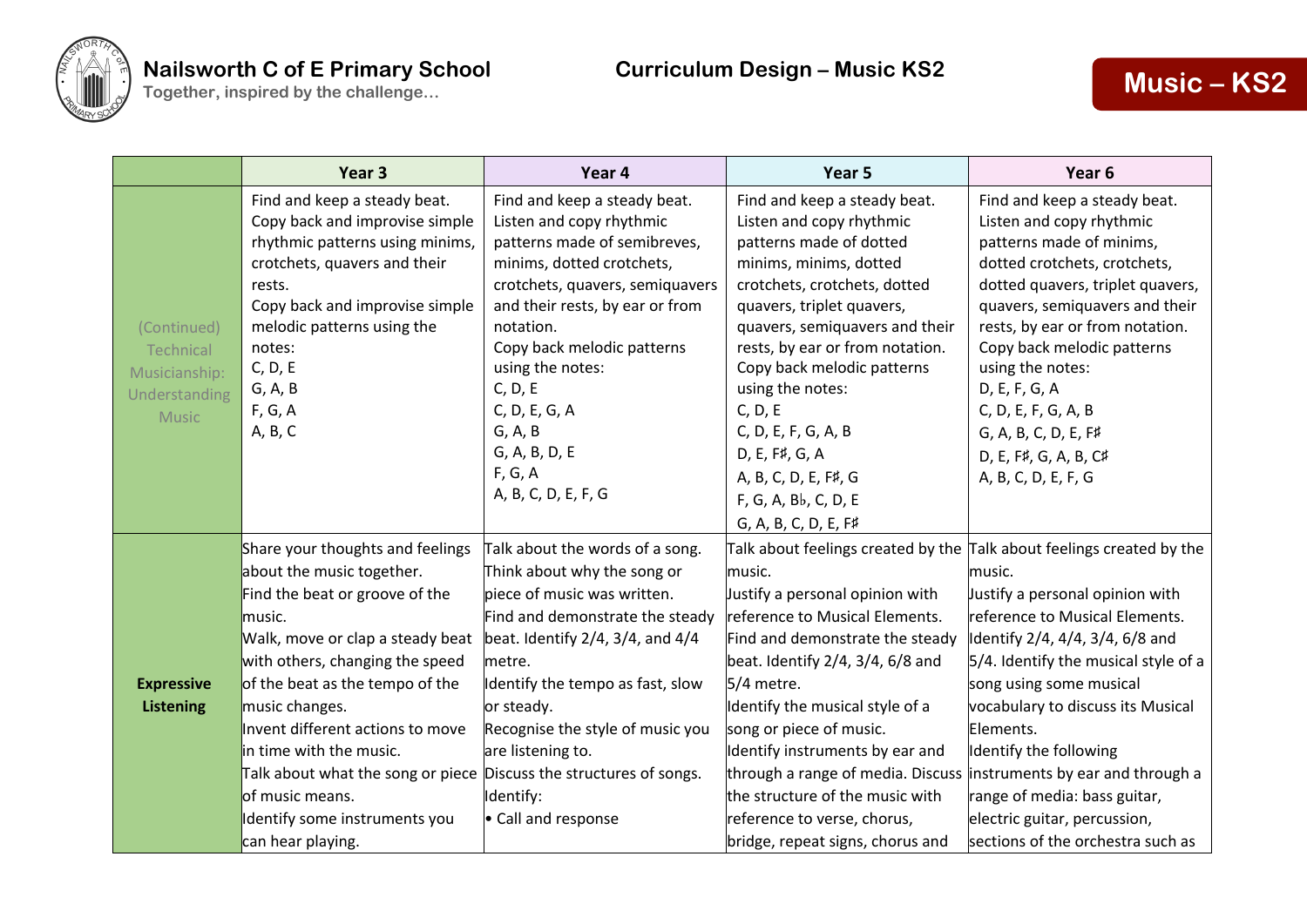

## **Nailsworth C of E Primary School Curriculum Design – Music KS2**

|                   | Year <sub>3</sub>           | Year 4                                                                       | Year 5                                                            | Year <sub>6</sub>                       |
|-------------------|-----------------------------|------------------------------------------------------------------------------|-------------------------------------------------------------------|-----------------------------------------|
|                   | Identify if it's a male or  | A solo vocal or instrumental line                                            | final chorus, improvisation, call                                 | brass, woodwind and strings,            |
|                   | female voice singing the    | and the rest of the ensemble • A                                             | and response, and AB form.                                        | electric organ, congas, pianos and      |
|                   | song.                       | change in texture                                                            | Explain a bridge passage and its                                  | synthesizers, and vocal techniques      |
|                   |                             | Articulation on certain words                                                | position in a song.                                               | such as scat singing. Discuss the       |
|                   | Talk about the style of the | • Programme music                                                            | Recall by ear memorable phrases                                   | structure of the music with             |
|                   | music                       | Explain what a main theme is and                                             | heard in the music.                                               | reference to verse, chorus, bridge      |
|                   |                             | identify when it is repeated. Know                                           | Identify major and minor tonality. and an instrumental break.     |                                         |
|                   |                             | and understand what a musical                                                | Recognise the sound and notes of Explain a bridge passage and its |                                         |
|                   |                             | introduction is and its purpose.                                             | the pentatonic and Blues scales,                                  | position in a song.                     |
|                   |                             | Recall by ear memorable phrases                                              | by ear and from notation. Explain                                 | Recall by ear memorable phrases         |
|                   |                             | heard in the music.                                                          | the role of a main theme in                                       | heard in the music.                     |
|                   |                             | Identify major and minor tonality.                                           | musical structure.                                                | Identify major and minor tonality,      |
|                   |                             | Recognise the sound and notes of                                             | Know and understand what a                                        | chord triads I, IV and V, and intervals |
| (continued)       |                             | the pentatonic scale by ear and from $\vert$ musical introduction is and its |                                                                   | within a major scale.                   |
| <b>Expressive</b> |                             | notation.                                                                    | purpose.                                                          | Explain the role of a main theme in     |
| <b>Listening</b>  |                             | Describe legato and staccato.                                                | Explain rapping.                                                  | musical structure. Know and             |
|                   |                             | Recognise the following styles and                                           | Recognise the following styles                                    | understand what a musical               |
|                   |                             | any important musical features that                                          | and any key musical features that                                 | introduction and outro is, and its      |
|                   |                             | distinguish the style: 20th and 21st                                         | distinguish the style: 20th and                                   | purpose.                                |
|                   |                             | Century Orchestral, Reggae, Soul,                                            | 21st Century Orchestral, Gospel,                                  | Identify the sound of a Gospel choir    |
|                   |                             | R&B, Pop, Folk, Jazz, Disco, Musicals,                                       | Pop, Minimalism, Rock n' Roll,                                    | and soloist, Rock band, symphony        |
|                   |                             | Classical, Rock, Gospel, Romantic,                                           | South African, Contemporary                                       | orchestra and A Cappella groups.        |
|                   |                             | Choral, Funk and Electronic Dance                                            | Jazz, Reggae, Film Music, Hip                                     | Recognise the following styles and      |
|                   |                             | Music.                                                                       | Hop, Funk, Romantic and                                           | any key musical features that           |
|                   |                             |                                                                              | Musicals.                                                         | distinguish the style: 20th and 21st    |
|                   |                             |                                                                              |                                                                   | Century Orchestral, Soul, Pop, Hip      |
|                   |                             |                                                                              |                                                                   | Hop, Jazz: Swing, Rock, Disco,          |
|                   |                             |                                                                              |                                                                   | Romantic, Zimbabwean Pop, R&B,          |
|                   |                             |                                                                              |                                                                   | Folk, Gospel, Salsa, Reggae, Musicals   |
|                   |                             |                                                                              |                                                                   | and Film Music.                         |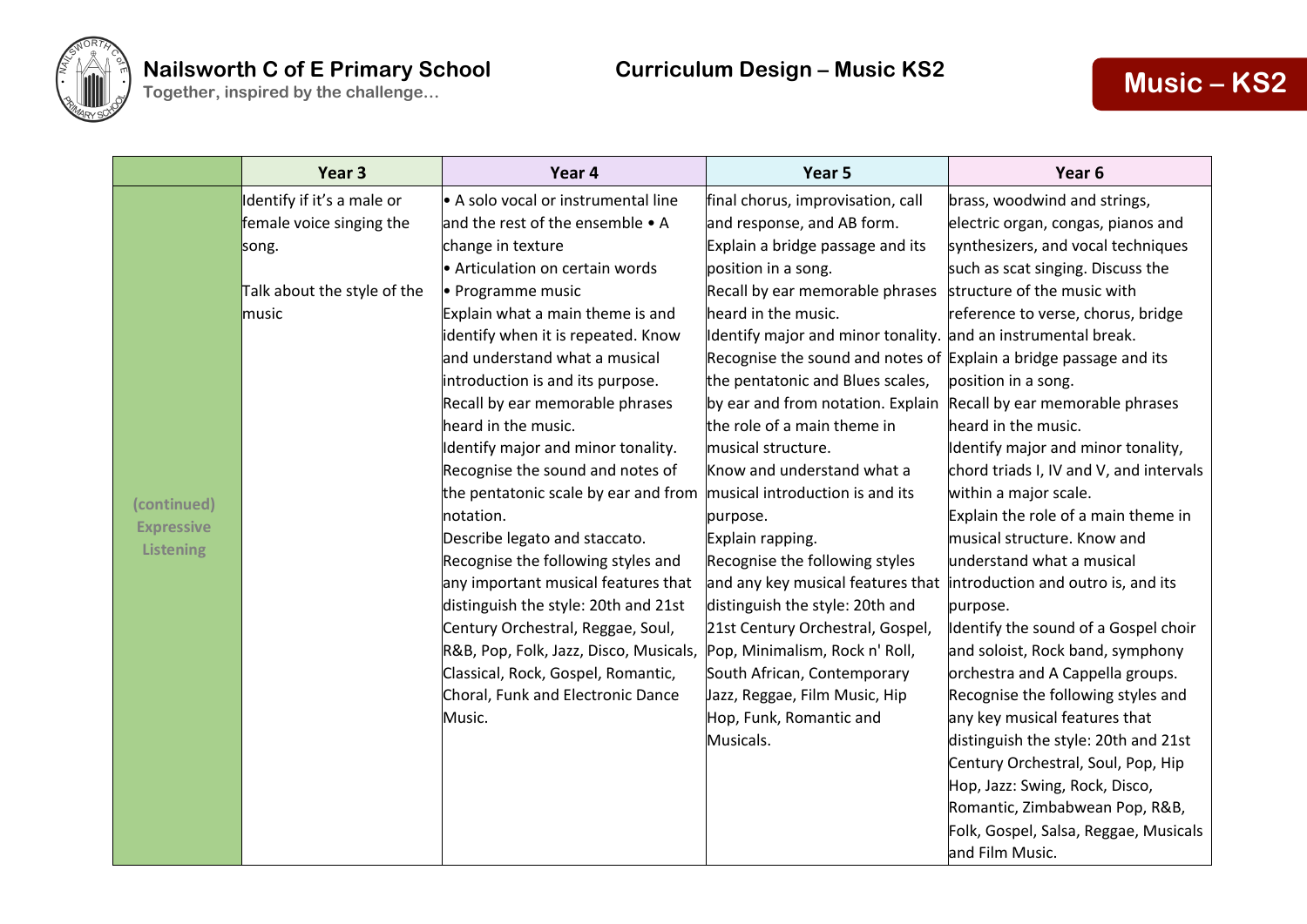

|                          | Year <sub>3</sub>               | Year 4                              | Year 5                               | Year <sub>6</sub>                     |
|--------------------------|---------------------------------|-------------------------------------|--------------------------------------|---------------------------------------|
|                          | Sing as part of a choir.        | Rehearse and learn songs from       | Rehearse and learn songs from        | Rehearse and learn songs from         |
|                          | Sing a widening range of        | memory and/or with notation.        | memory and/or with notation.         | memory and/or with notation. Sing     |
|                          | unison songs, of varying styles | Sing in different time signatures:  | Sing in 2/4, 3/4, 4/4 and 6/8        | a broad range of songs as part of a   |
|                          | and structures.                 | $2/4$ , 3/4 and 4/4.                | time.                                | choir, including those that involve   |
|                          | Demonstrate good singing        | Sing as part of a choir with        | Sing in unison and parts, and as     | syncopated rhythms, with a good       |
|                          | posture.                        | awareness of size: the larger, the  | part of a smaller group.             | sense of ensemble and                 |
|                          | Perform actions confidently     | thicker and richer the musical      | Sing 'on pitch' and 'in time'.       | performance. This should include      |
|                          | and in time to a range of       | texture.                            | Sing a second part in a song.        | observing rhythm, phrasing,           |
|                          | action songs.                   | Demonstrate good singing            | Self-correct if lost or out of time. | accurate pitching and appropriate     |
|                          | Sing songs from memory          | posture.                            | Sing expressively, with attention    | style. Continue to sing in parts      |
|                          | and/or from notation.           | Demonstrate vowel sounds,           | to breathing and phrasing.           | where appropriate. Sing in 2/4, 4/4,  |
|                          | Sing with awareness of          | blended sounds and consonants.      | Sing expressively, with attention    | $3/4$ , 5/4 and 6/8.                  |
|                          | following the beat.             | Sing 'on pitch' and 'in time'. Sing | to dynamics and articulation.        | Sing with and without an              |
|                          | Sing with attention to clear    | expressively, with attention to     | Develop confidence as a soloist.     | accompaniment.                        |
| <b>Technical Singing</b> | diction.                        | breathing and phrasing.             | Talk about the different styles of   | Sing syncopated melodic patterns.     |
|                          | Sing expressively, with         | Sing expressively, with attention   | singing used for different styles    | Demonstrate and maintain good         |
|                          | attention to the meaning of     | to staccato and legato.             | of song.                             | posture and breath control whilst     |
|                          | the words. Sing in unison.      | Talk about the different styles of  | Talk confidently about how           | singing.                              |
|                          | Understand and follow the       | singing used for different styles   | connected you feel to the music      | Sing expressively, with attention to  |
|                          | leader or conductor.            | of song.                            | and how it connects in the world.    | breathing and phrasing.               |
|                          | Copy back simple melodic        | Talk about how the songs and        | Respond to a leader or               | Sing expressively, with attention to  |
|                          | phrases using the voice.        | their styles connect to the world.  | conductor.                           | dynamics and articulation. Lead a     |
|                          |                                 |                                     |                                      | singing rehearsal.                    |
|                          |                                 |                                     |                                      | Talk about the different styles of    |
|                          |                                 |                                     |                                      | singing used for the different styles |
|                          |                                 |                                     |                                      | of songs sung in this year. Discuss   |
|                          |                                 |                                     |                                      | with others how connected you are     |
|                          |                                 |                                     |                                      | to the music and songs, and how the   |
|                          |                                 |                                     |                                      | songs and styles are connected to     |
|                          |                                 |                                     |                                      | the world.                            |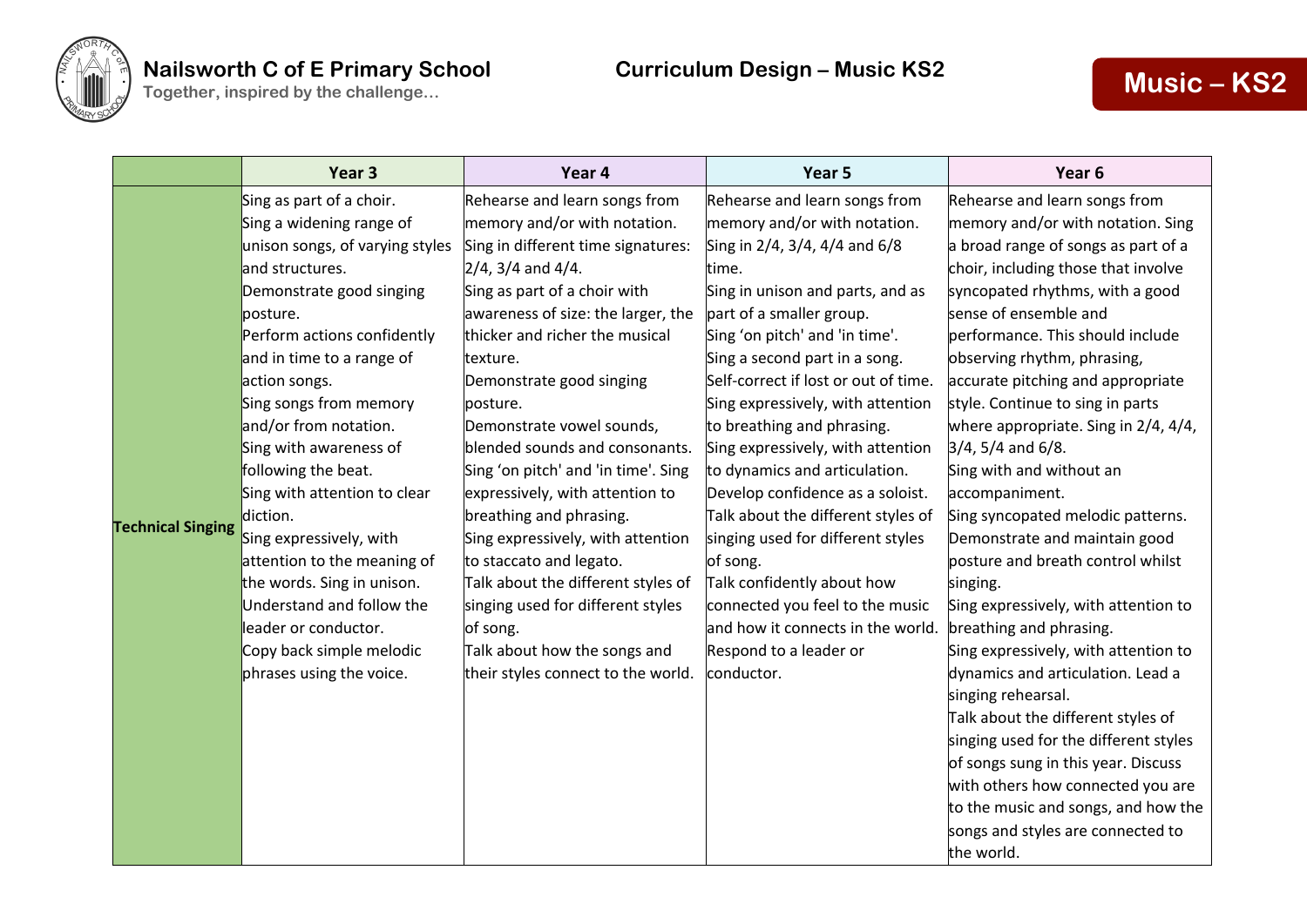

|                                     | Year 3                                                                                                                                                                                                                                                                                                                                                                                                                                                                                                                          | Year 4                                                                                                                                                                                                                                                                                                                                                                                                                                                                                                                                                                       | Year 5                                                                                                                                                                                                                                                                                                                                                                                                                                                                                | Year <sub>6</sub>                                                                                                                                                                                                                                                                                                                                                                                                                                                                                                                                                                                             |
|-------------------------------------|---------------------------------------------------------------------------------------------------------------------------------------------------------------------------------------------------------------------------------------------------------------------------------------------------------------------------------------------------------------------------------------------------------------------------------------------------------------------------------------------------------------------------------|------------------------------------------------------------------------------------------------------------------------------------------------------------------------------------------------------------------------------------------------------------------------------------------------------------------------------------------------------------------------------------------------------------------------------------------------------------------------------------------------------------------------------------------------------------------------------|---------------------------------------------------------------------------------------------------------------------------------------------------------------------------------------------------------------------------------------------------------------------------------------------------------------------------------------------------------------------------------------------------------------------------------------------------------------------------------------|---------------------------------------------------------------------------------------------------------------------------------------------------------------------------------------------------------------------------------------------------------------------------------------------------------------------------------------------------------------------------------------------------------------------------------------------------------------------------------------------------------------------------------------------------------------------------------------------------------------|
| <b>Technical</b><br><b>Notation</b> | Explore ways of representing<br>high and low sounds, and long<br>and short sounds, using<br>symbols and any appropriate<br>means of notation.<br>Explore standard notation,<br>using minims, semibreves,<br>dotted crotchets, crotchets,<br>quavers and semiquavers, and<br>simple combinations of:<br>C, D, E, F, G, A, B<br>F, G, A, Bb, C<br>G, A, B, C, D, E<br>E, F#, G#, A, B<br>Read and respond to<br>semibreves, minims, crotchets<br>and paired quavers.<br>Identify:<br>• Stave<br>• Treble clef<br>• Time signature | Explore ways of representing high Explore ways of representing<br>and low sounds, and long and<br>short sounds, using symbols and<br>any appropriate means of<br>notation.<br>Explore standard notation, using<br>semibreves, minims, dotted<br>crotchets, crotchets, quavers and<br>semiquavers, and simple<br>combinations of:<br>C, D, E, F, G, A, B<br>F, G, A, Bb, C<br>G, A, B, C, D, E, F#<br>D, E, F#, G, A, B, C<br>Read and respond to semibreves,<br>minims, dotted crotchets,<br>crotchets, quavers and<br>semiquavers.<br>Identify:<br>• Stave<br>• Treble clef | high and low sounds, and long<br>and short sounds, using symbols<br>and any appropriate means of<br>notation.<br>Explore standard notation, using<br>minims, dotted crotchets,<br>crotchets, quavers and<br>semiquavers, and simple<br>combinations of:<br>C, D, E, F, G, A, B<br>$F, G, A, B$ , C, D, E<br>G, A, B, C, D, E, F#<br>C, G, Ab, Bb<br>G, G#, A, Bb, C<br>D, E, F, G, A, B, C<br>$Eb$ , F, G, Ab, Bb, C, Db<br>Identify:<br>• Stave<br>• Treble clef<br>• Time signature | Explore ways of representing high<br>and low sounds, and long and short<br>sounds, using symbols and any<br>appropriate means of notation.<br>Explore standard notation, using<br>dotted semibreves, dotted minims,<br>minims, triplet crotchets, dotted<br>crotchets, crotchets, dotted<br>quavers, quavers and semiquavers,<br>and simple combinations of:<br>C, D, E, F, G, A, B<br>$F, G, A, B$ , C, D, E<br>F, G, Ab, Bb, C, D, Eb<br>G, A, Bb, C, D, E, F<br>G, A, B, C, D, E, F#<br>D, E, F, G, A<br>D, E, F#, A, B, C#<br>E, F#, G, G#, A, B, C, C#<br>Eb, F, G, Ab, Bb, C, D<br>Identify:<br>• Stave |
|                                     | • Lines and spaces on the<br>stave Identify and understand<br>the differences between<br>crotchets and paired quavers.<br>Apply spoken word to<br>rhythms, understanding how<br>to link each syllable to one<br>musical note.                                                                                                                                                                                                                                                                                                   | • Time signature<br>Identify and understand the<br>differences between minims,<br>crotchets, paired quavers and<br>rests.<br>Read and perform pitch notation<br>within a range.<br>Follow and perform simple<br>rhythmic scores to a steady beat:                                                                                                                                                                                                                                                                                                                            | Read and respond to minims,<br>crotchets, quavers, dotted<br>quavers and semiquavers.<br>Recognise how notes are<br>grouped when notated.<br>Identify the stave and symbols on<br>the stave (such as the treble clef),<br>the name of the notes on lines                                                                                                                                                                                                                              | • Treble clef<br>• Time signature<br>Read and respond to minims,<br>crotchets, quavers, dotted quavers<br>and semiquavers. Recognise how<br>notes are grouped when notated.<br>Identify the stave and symbols on<br>the stave (such as the treble clef),                                                                                                                                                                                                                                                                                                                                                      |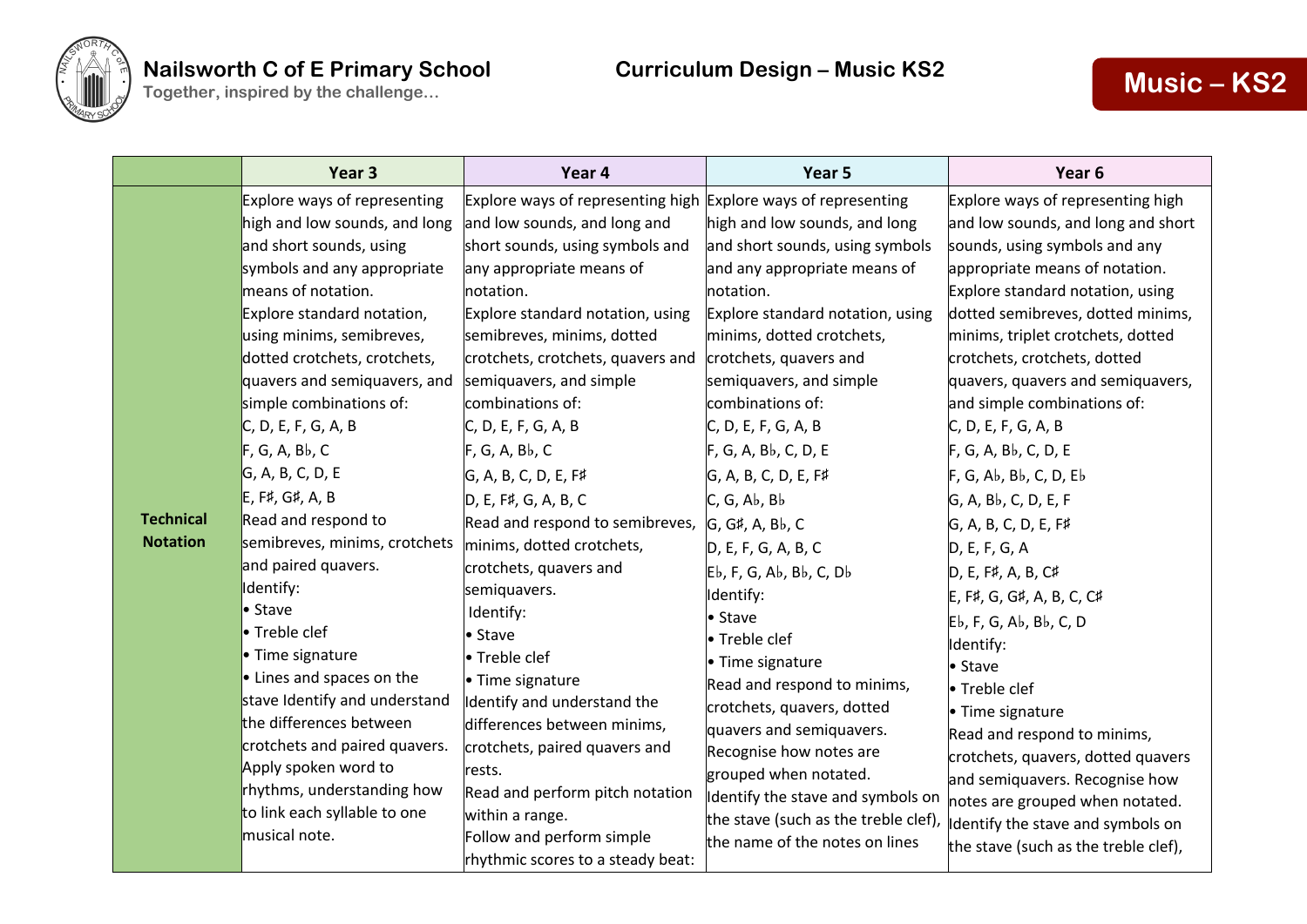

|                                                    | Year 3                                                                                                                                                                                                                                                       | Year 4                                                                                                                                      | Year 5                                                                                                                                                                                                                                                                                                                                                                                                                                                                                                  | Year <sub>6</sub>                                                                                                                                                                                                                                                                                                                                                                                                                                                                                                                  |
|----------------------------------------------------|--------------------------------------------------------------------------------------------------------------------------------------------------------------------------------------------------------------------------------------------------------------|---------------------------------------------------------------------------------------------------------------------------------------------|---------------------------------------------------------------------------------------------------------------------------------------------------------------------------------------------------------------------------------------------------------------------------------------------------------------------------------------------------------------------------------------------------------------------------------------------------------------------------------------------------------|------------------------------------------------------------------------------------------------------------------------------------------------------------------------------------------------------------------------------------------------------------------------------------------------------------------------------------------------------------------------------------------------------------------------------------------------------------------------------------------------------------------------------------|
| (continued)<br><b>Technical</b><br><b>Notation</b> |                                                                                                                                                                                                                                                              | maintain individual parts<br>accurately within the rhythmic<br>texture, achieving a sense of<br>ensemble.                                   | and in spaces, barlines, a flat sign<br>and a sharp sign. Further<br>understand the differences<br>between semibreves, minims,<br>crotchets and crotchet rests,<br>paired quavers and semiquavers.<br>Understand the differences<br>between $2/4$ , $3/4$ and $4/4$ time<br>signatures. Read and perform<br>pitch notation within an octave<br>(eg C-C'/do-do).                                                                                                                                         | the name of the notes on lines and<br>in spaces, barlines, a flat sign and a<br>sharp sign.                                                                                                                                                                                                                                                                                                                                                                                                                                        |
| <b>Expressive</b><br><b>Playing</b><br>instruments | Rehearse and learn to play a<br>simple melodic instrumental<br>part by ear or from notation,<br>in C major, F major, G major<br>and E major.<br>Develop facility in playing<br>tuned percussion or a melodic<br>instrument, such as a violin or<br>recorder. | Rehearse and learn to play a<br>simple melodic instrumental part<br>by ear or from notation, in C<br>major, F major, G major and D<br>major | Rehearse and learn to play a<br>simple melodic instrumental part<br>by ear or from notation, in C<br>major, F major, G major, Eb<br>major, C minor and D minor.<br>Play melodies on tuned<br>percussion, melodic instruments<br>or keyboards, following staff<br>notation written on one stave<br>and using notes within the<br>middle C-C'/do-do range. This<br>should initially be done as a<br>whole class, with greater<br>independence gained each lesson<br>through smaller group<br>performance. | Rehearse and learn to play one of<br>four differentiated instrumental<br>parts by ear or from notation, in the<br>tonal centres of C major, F major, G<br>major, D major, E major, A major, Eb<br>major, D minor and F minor.<br>Play a melody following staff<br>notation written on one stave and<br>using notes within an octave range<br>(do-do); make decisions about<br>dynamic range, including very loud<br>(fortissimo), very quiet (pianissimo),<br>moderately loud (mezzo forte) and<br>moderately quiet (mezzo piano). |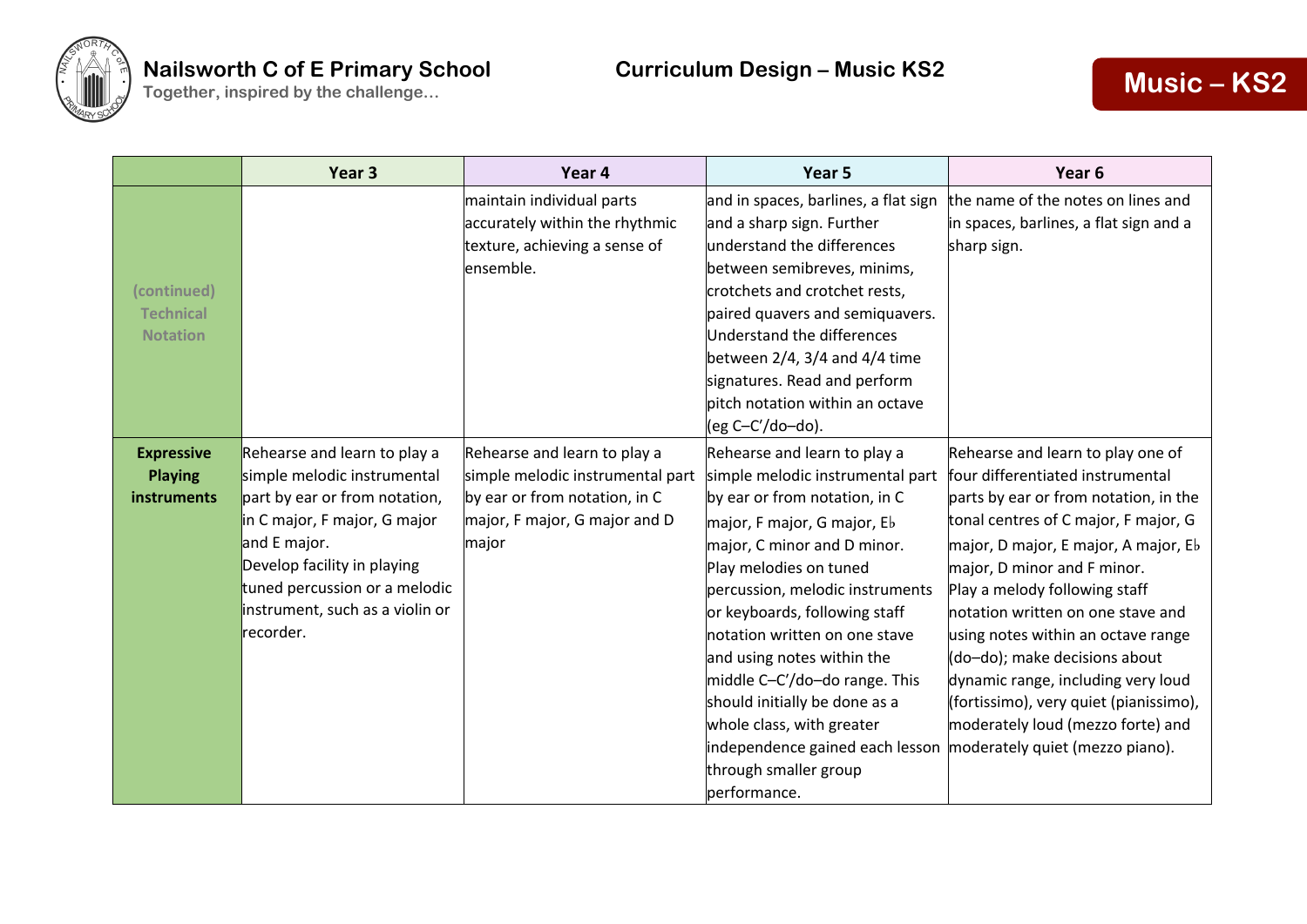

## **Nailsworth C of E Primary School Curriculum Design – Music KS2**

# **Together, inspired by the challenge...**<br> **Together, inspired by the challenge...**<br> **Music – KS2**

|                     | Year <sub>3</sub>              | Year 4                            | Year 5                            | Year <sub>6</sub>                   |
|---------------------|--------------------------------|-----------------------------------|-----------------------------------|-------------------------------------|
| <b>Constructive</b> | Explore improvisation within a | Explore improvisation within a    | Explore improvisation within a    | Explore improvisation within a      |
| <b>Creating:</b>    | major scale using the notes:   | major scale using the notes:      | major scale, using the notes:     | major scale, using the notes:       |
| <b>Improvising</b>  | C, D, E                        | C, D, E                           | C, D, E <sub>b</sub> , F, G       | C, D, E, F, G                       |
|                     | C, D, E, F, G                  | C, D, E, G, A                     | C, D, E, F, G                     | G, A, Bb, C, D                      |
|                     | C, D, E, G, A                  | C, D, E, F, G                     | C, D, E, G, A                     | G, A, B, C, D                       |
|                     | G, A, B                        | D, E, F#, A, B                    | F, G, A, Bb, C                    | F, G, A, C, D                       |
|                     | G, A, B, D, E                  | D, E, F, G, A Improvise on a      | D, E, F, G, A                     | Improvise over a groove, responding |
|                     | G, A, B, C, D                  | limited range of pitches on the   | Improvise over a simple groove,   | to the beat, creating a satisfying  |
|                     | F, G, A                        | instrument you are now learning,  | responding to the beat and        | melodic shape with varied dynamics  |
|                     | F, G, A, C, D                  | making use of musical features,   | creating a satisfying melodic     | and articulation.                   |
|                     | Become more skilled in         | including smooth (legato) and     | shape.                            |                                     |
|                     | improvising (using voices,     | detached (staccato) articulation. | Experiment with using a wider     |                                     |
|                     | tuned and untuned              | Improvise over a simple chord     | range of dynamics, including very |                                     |
|                     | percussion, and instruments    | progression. Improvise over a     | loud (fortissimo), very quiet     |                                     |
|                     | played in                      | groove                            | (pianissimo), moderately loud     |                                     |
|                     | wholeclass/group/individual/i  |                                   | (mezzo forte) and moderately      |                                     |
|                     | nstrumental teaching),         |                                   | quiet (mezzo piano).              |                                     |
|                     | inventing short 'on-the-spot'  |                                   |                                   |                                     |
|                     | responses using a limited      |                                   |                                   |                                     |
|                     | note-range. Compose over a     |                                   |                                   |                                     |
|                     | simple groove. Compose over    |                                   |                                   |                                     |
|                     | a drone. Structure musical     |                                   |                                   |                                     |
|                     | ideas (eg using echo or        |                                   |                                   |                                     |
|                     | 'Question and Answer'          |                                   |                                   |                                     |
|                     | phrases) to create music that  |                                   |                                   |                                     |
|                     | has a beginning, middle and    |                                   |                                   |                                     |
|                     | end.                           |                                   |                                   |                                     |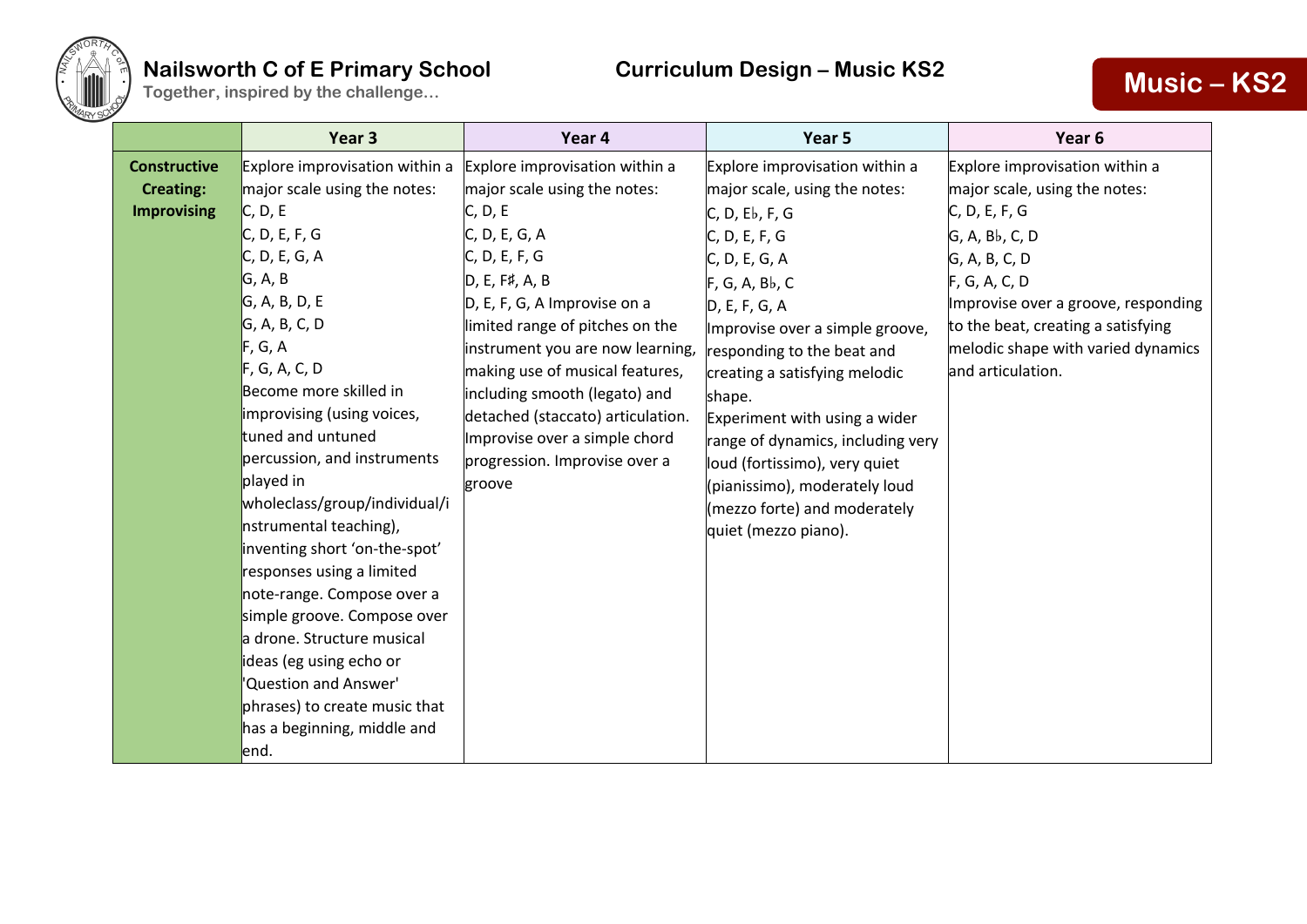

### **Nailsworth C of E Primary School Curriculum Design – Music KS2 Together, inspired by the challenge...**<br> **Together, inspired by the challenge...**<br> **Music – KS2**

|                   | Year <sub>3</sub>                              | Year 4                            | Year 5                             | Year <sub>6</sub>                     |
|-------------------|------------------------------------------------|-----------------------------------|------------------------------------|---------------------------------------|
|                   | Create music and/or sound                      | Combine known rhythmic            | Create music in response to        | Plan and compose an 8 or 16-beat      |
|                   | effects in response to music                   | notation with letter names, to    | music and video stimulus.          | melodic phrase, using the             |
|                   | and video stimulus.                            | create short, pentatonic phrases  | Use music technology, if           | pentatonic scale (eg C, D, E, G, A),  |
|                   | Use music technology, if                       | using a limited range of five     | available, to capture, change and  | and incorporate rhythmic variety      |
|                   | available, to capture, change                  | pitches, suitable for the         | combine sounds.                    | and interest. Play this melody on     |
|                   | and combine sounds.                            | instruments being learnt.         | Start to use structures within     | available tuned percussion and/or     |
|                   | Compose over a simple chord                    | Compose over a simple chord       | compositions, eg introduction,     | orchestral instruments. Notate this   |
|                   | progression.                                   | progression.                      | multiple verse and chorus          | melody.                               |
|                   | Compose over a simple                          | Compose over a groove.            | sections, AB form or ABA form      | Either of these melodies can be       |
|                   | groove. Compose over a                         | Create music in response to       | (ternary form).                    | enhanced with rhythmic or simple      |
|                   | drone.                                         | music and video stimulus.         | Use chords to compose music to     | chordal accompaniment. Create a       |
|                   | Start to use simple structures                 | Use music technology, if          | evoke a specific atmosphere,       | simple chord progression.             |
|                   | within compositions, eg                        | available, to capture, change and | mood or environment.               | Compose a ternary (ABA form)          |
|                   | introduction, verse, chorus or                 | combine sounds.                   | Use simple dynamics.               | piece; use available music            |
| <b>Expressive</b> | AB form.                                       | Start to use simple structures    | Use rhythmic variety.              | software/apps to create and record    |
| <b>Creating:</b>  | Use simple dynamics.                           | within compositions, eg           | Compose song accompaniments,       | it, discussing how musical contrasts  |
| <b>Composing</b>  | Compose song                                   | introduction, verse, chorus or AB | perhaps using basic chords.        | are achieved.                         |
|                   | accompaniments on tuned                        | form.                             | Use a wider range of dynamics,     | Create music in response to music     |
|                   | and untuned percussion, using                  | Use simple dynamics.              | including fortissimo (very loud),  | and video stimulus. Use music         |
|                   | known rhythms and note                         | Compose song accompaniments       | pianissimo (very quiet), mezzo     | technology, if available, to capture, |
|                   | values.                                        | on tuned and untuned              | forte (moderately loud) and        | change and combine sounds.            |
|                   | Create a simple melody using                   | percussion, using known rhythms   | mezzo piano (moderately quiet).    | Start to use structures within        |
|                   | crotchets, minims and perhaps and note values. |                                   | Use full scales in different keys. | compositions, eg introduction,        |
|                   | paired quavers:                                | Create a melody using crotchets,  | Understand how chord triads are    | multiple verse and chorus sections,   |
|                   | C, D                                           | minims, quavers and their rests.  | formed and play them on tuned      | AB form or ABA form (ternary form).   |
|                   | C, D, E                                        | Use a pentatonic scale:           | percussion, melodic instruments    | Use simple dynamics.                  |
|                   | C, D, E, G                                     | C, D                              | or keyboards.Perform simple,       | Use rhythmic variety.                 |
|                   | C, D, E, G, A                                  | C, D, E                           | chordal accompaniments.            | Compose song accompaniments,          |
|                   | Start and end on the note C                    | C, D, E, G                        | Create a melody using crotchets,   | perhaps using basic chords.           |
|                   | (Pentatonic on C)                              | C, D, E, G, A                     | quavers and minims, and perhaps    | Use a wider range of dynamics,        |
|                   |                                                |                                   | semibreves and semiquavers,        | including fortissimo (very loud),     |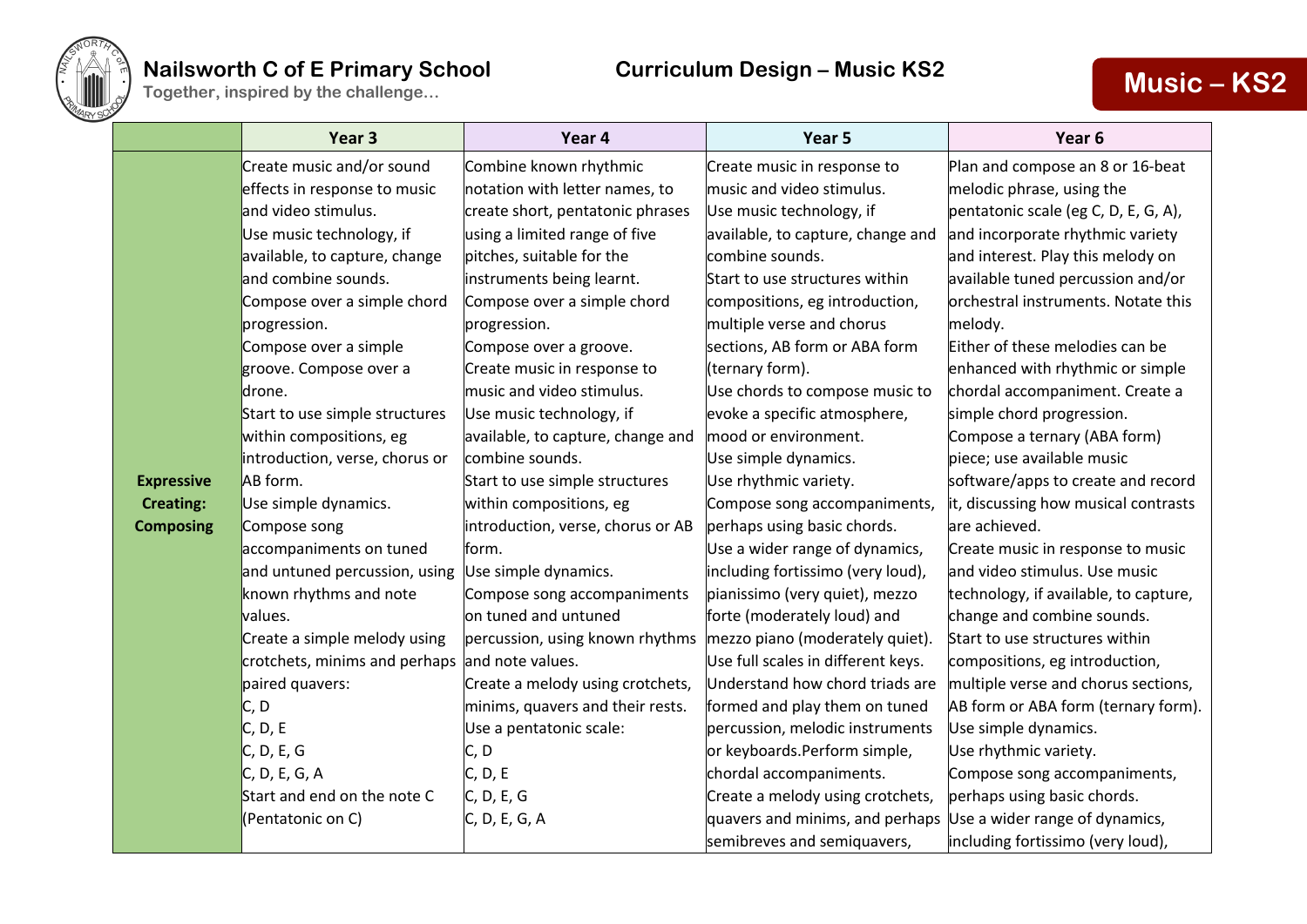

**(continued)**

### **Nailsworth C of E Primary School Curriculum Design – Music KS2 Together, inspired by the challenge...**<br> **Together, inspired by the challenge...**<br> **Music – KS2**

|                                                                          | Year 3                                                                                                                                                                                                                                                                                          | Year 4                                                                                                                                                                                                                                                                                                                                                                                                                                           | Year 5                                                                                                                                                                                                                                                                                                                                                                                                                                                                                                | Year 6                                                                                                                                                                                                                                                                                                                                                                                                                                                                                                                                                                                                                                             |
|--------------------------------------------------------------------------|-------------------------------------------------------------------------------------------------------------------------------------------------------------------------------------------------------------------------------------------------------------------------------------------------|--------------------------------------------------------------------------------------------------------------------------------------------------------------------------------------------------------------------------------------------------------------------------------------------------------------------------------------------------------------------------------------------------------------------------------------------------|-------------------------------------------------------------------------------------------------------------------------------------------------------------------------------------------------------------------------------------------------------------------------------------------------------------------------------------------------------------------------------------------------------------------------------------------------------------------------------------------------------|----------------------------------------------------------------------------------------------------------------------------------------------------------------------------------------------------------------------------------------------------------------------------------------------------------------------------------------------------------------------------------------------------------------------------------------------------------------------------------------------------------------------------------------------------------------------------------------------------------------------------------------------------|
| (continued)<br><b>Expressive</b><br><b>Creating:</b><br><b>Composing</b> | C, D<br>C, D, E<br>C, D, E, F<br>C, D, E, F, G<br>Start and end on the note C (C<br>major)<br>F, G<br>F, G, A<br>F, G, A, B<br>F, G, A, Bb, C<br>Start and end on the note F (F<br>major)<br>G, A<br>G, A, B<br>G, A, B, D<br>G, A, B, D, E<br>Start and end on the note G<br>(Pentatonic on G) | Start and end on the note C<br>(Pentatonic on C)<br>C, D<br>C, D, E<br>C, D, E, F<br>C, D, E, F, G<br>Start and end on the note C (C<br>major)<br>A, B<br>A, B, C<br>A, B, C, D<br>A, B, C, D, E<br>Start and end on the note A (A<br>minor)<br>D, E<br>D, E, F<br>D, E, F, G<br>D, E, F, G, A<br>Start and end on the note D (D<br>minor)<br>G, A<br>G, A, B<br>G, A, B, D<br>G, A, B, D, E<br>Start and end on the note G<br>(Pentatonic on G) | plus all equivalent rests. Use a<br>pentatonic and a full scale. Use<br>major and minor tonality:<br>F, G<br>F, G, A<br>F, G, A, B<br>$F, G, A, Bb$ ,<br>C Start and end on the note F (F<br>major)<br>G, A<br>G, A, B<br>G, A, B, C<br>G, A, B, C, D<br>Start and end on the note G (G<br>major)<br>G, A<br>G, A, B<br>G, A, B, D<br>G, A, B, D, E<br>Start and end on the note G<br>(Pentatonic on G)<br>D, E<br>D, E, F<br>D, E, F, G<br>D, E, F, G, A<br>Start and end on the note D (D<br>minor) | pianissimo (very quiet), mezzo forte<br>(moderately loud) and mezzo piano<br>(moderately quiet). Use full scales in<br>different keys. Create a melody<br>using crotchets, quavers and<br>minims, and perhaps semibreves<br>and semiquavers, and all equivalent<br>rests.<br>Use a pentatonic and a full scale.<br>Use major and minor tonality:<br>C, D<br>C, D, E<br>C, D, E, F<br>C, D, E, F, G<br>Start and end on the note C (C<br>major)<br>G, A<br>G, A, B<br>G, A, B, D<br>G, A, B, D, E<br>Start and end on the note G<br>(Pentatonic on G)<br>D, E<br>D, E, F<br>D, E, F, G<br>D, E, F, G, A<br>Start and end on the note D (D<br>minor) |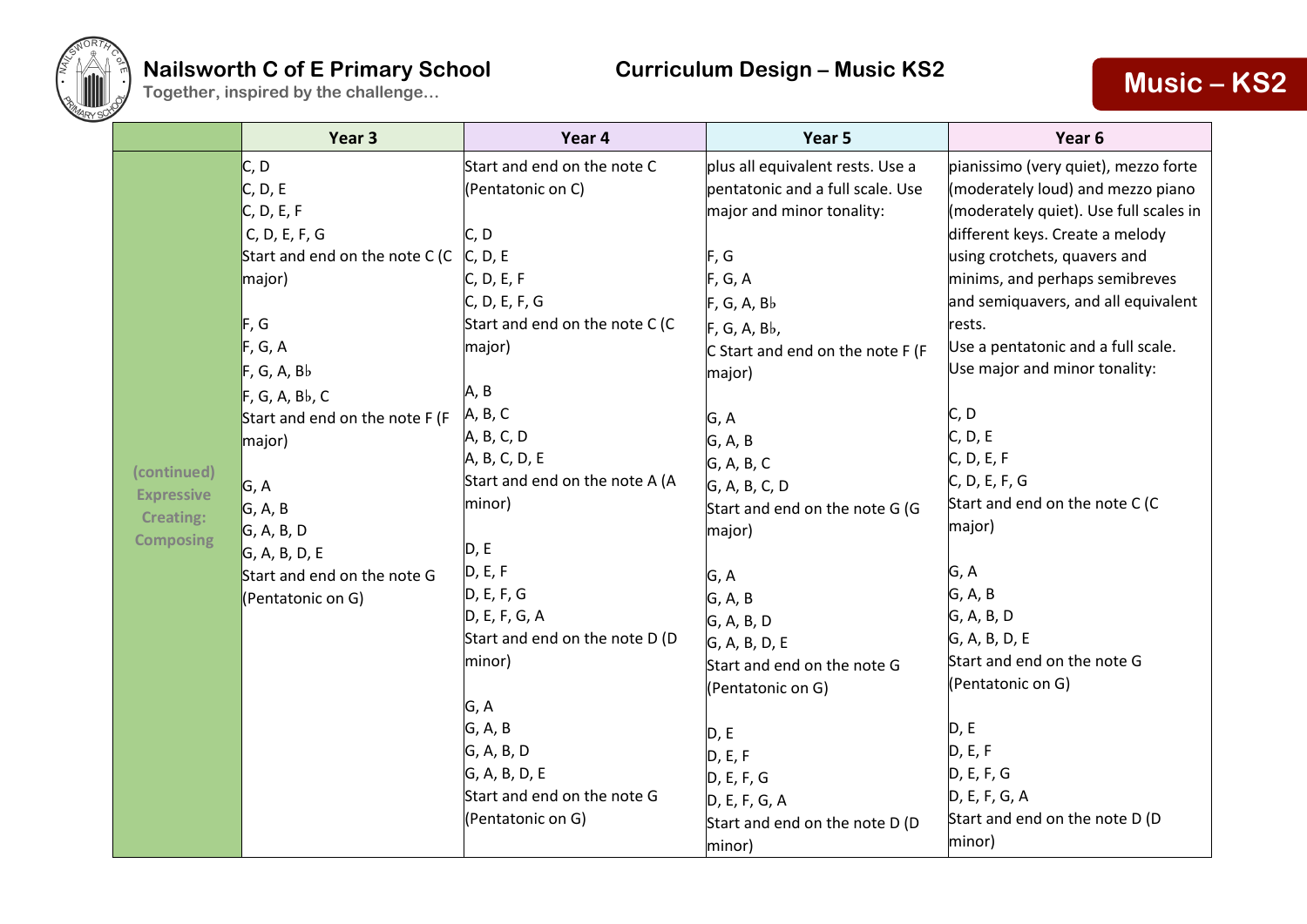

## **Nailsworth C of E Primary School Curriculum Design – Music KS2**

# **Nailsworth C of E Primary School Curriculum Design – Music KS2 <b>Music – KS2**<br>
Together, inspired by the challenge...

|                                                                          | Year <sub>3</sub>                                                                                                                                                                                                                                                                                                                                                                                                                   | Year 4                                                                                                                                                                                                                                                                                                                                                                                           | Year 5                                                                                                                                                                                                                                                                                                                                                                                                                                     | Year 6                                                                                                                                                                                                                                                                                                                                                                                                                                                                                                             |
|--------------------------------------------------------------------------|-------------------------------------------------------------------------------------------------------------------------------------------------------------------------------------------------------------------------------------------------------------------------------------------------------------------------------------------------------------------------------------------------------------------------------------|--------------------------------------------------------------------------------------------------------------------------------------------------------------------------------------------------------------------------------------------------------------------------------------------------------------------------------------------------------------------------------------------------|--------------------------------------------------------------------------------------------------------------------------------------------------------------------------------------------------------------------------------------------------------------------------------------------------------------------------------------------------------------------------------------------------------------------------------------------|--------------------------------------------------------------------------------------------------------------------------------------------------------------------------------------------------------------------------------------------------------------------------------------------------------------------------------------------------------------------------------------------------------------------------------------------------------------------------------------------------------------------|
| (continued)<br><b>Expressive</b><br><b>Creating:</b><br><b>Composing</b> |                                                                                                                                                                                                                                                                                                                                                                                                                                     |                                                                                                                                                                                                                                                                                                                                                                                                  | Eb, F<br>$Eb$ , F, G<br>$Eb$ , F, G, B $b$<br>$Eb$ , F, G, Bb, C<br>Start and end on the note Eb (Eb<br>major)                                                                                                                                                                                                                                                                                                                             | F, G<br>F, G, A<br>F, G, A, C<br>F, G, A, C, D<br>Start and end on the note F<br>(Pentatonic on F)<br>F, G<br>F, G, Ab<br>F, G, Ab, Bb<br>F, G, Ab, Bb, C<br>Start and end on the note F (F<br>minor)                                                                                                                                                                                                                                                                                                              |
| <b>Expressive</b><br><b>Performing</b>                                   | Practise, rehearse and share a<br>song that has been learned in<br>the lesson, from memory or<br>with notation, and with<br>confidence. Play and perform<br>melodies following staff<br>notation, using a small range,<br>as a whole class or in small<br>groups.<br>Include any actions,<br><b>linstrumental</b><br>parts/improvisatory<br>ideas/composed passages<br>within the rehearsal and in the performance.<br>performance. | Rehearse and enjoy the<br>opportunity to share what has<br>been learned in the lessons.<br>Perform, with confidence, a song<br>from memory or using notation.<br>Play and perform melodies<br>following staff notation, using a<br>small range, as a whole class or in<br>small groups.<br>Include instrumental<br>parts/improvisatory<br>sections/composed passages<br>within the rehearsal and | Create, rehearse and present a<br>holistic performance for a specific<br>purpose, for a friendly but<br>unknown audience.<br>Perhaps perform in smaller<br>groups, as well as the whole<br>class.<br>Perform a range of repertoire<br>pieces and arrangements<br>combining acoustic instruments,<br>to form mixed ensembles,<br>including a school orchestra.<br>Perform from memory or with<br>notation, with confidence and<br>accuracy. | Create, rehearse and present a<br>holistic performance for a specific<br>event, for an unknown audience.<br>Perform a range of songs as a choir<br>in school assemblies, school<br>performance opportunities and to a<br>wider audience.<br>Create, rehearse and present a<br>holistic performance, with a detailed<br>understanding of the musical,<br>cultural and historical contexts.<br>Perform from memory or with<br>notation.<br>Understand the value of<br>choreographing any aspect of a<br>performance. |